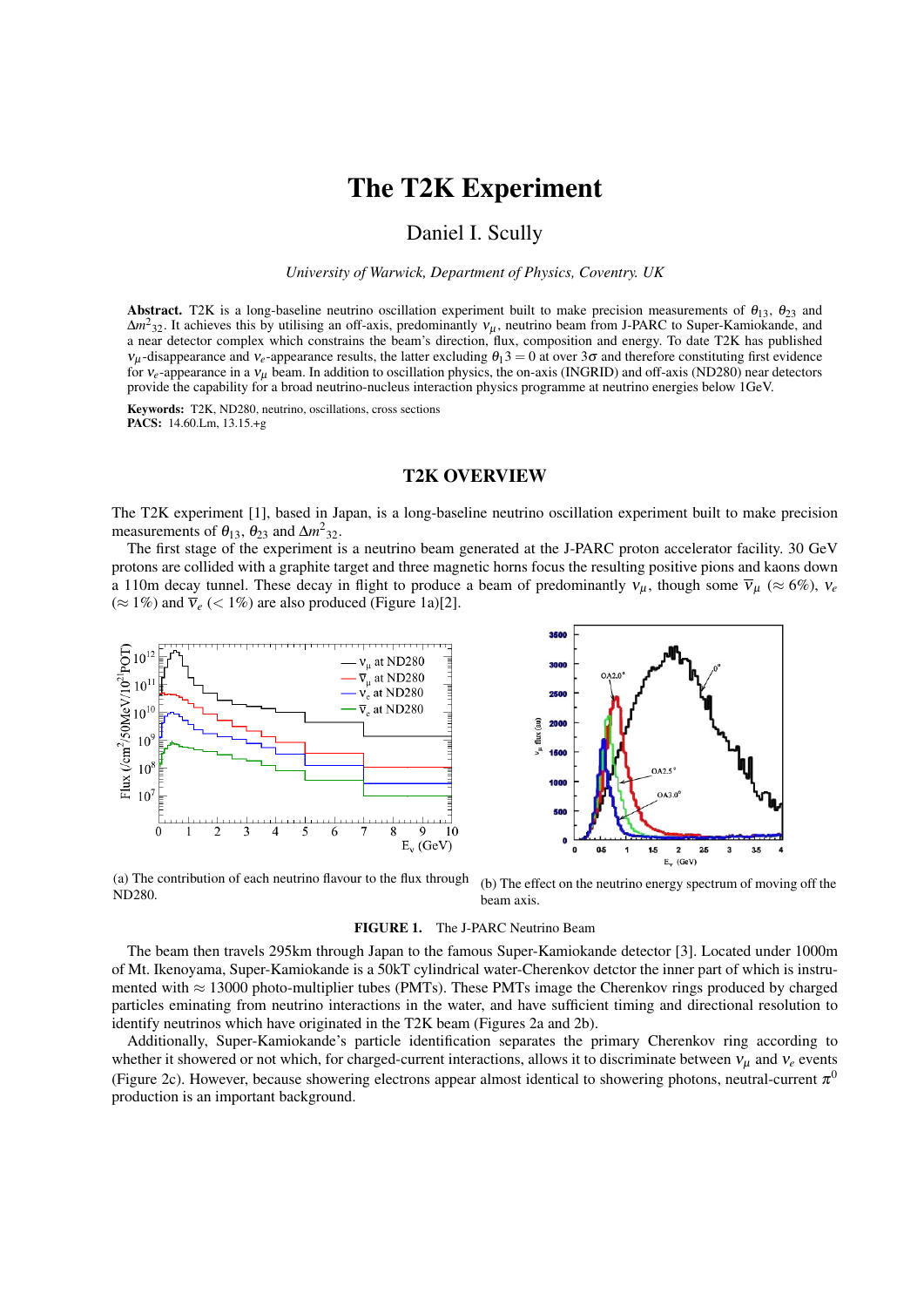The T2K experiment is also noteworthy as the world's first off-axis neutrino beam: the J-PARC beam is directed such that Super-Kamiokande lies 2.5° off the beam's axis. There are two reasons for doing this, which are illustrated in Figure 1b. First, the neutrino flux is increased at the optimal energy for ν*<sup>e</sup>* appearance at Super-Kamiokande  $(\approx 0.6GeV)$ . Second, a substantial fraction of the higher energy neutrinos are removed - neutrinos which do not contribute to the oscillation signal but can generate significant neutral-current backgrounds.

In addition to the beam and far-detector, T2K includes a near detector complex 280m downstream of the beam target. It contains two detectors: the on-axis "INGRID" was built primarily for measuring the beam normalisation and direction, while the off-axis "ND280" measures the beam's composition and energy spectrum in the direction of Super-Kamiokande as well as performing neutrino-nucleus interaction physics analyses.

#### INGRID

The INGRID detector consists of 16 identical 1.24m square modules. The modules are positioned in a cross, centred on the beam axis, formed of horizontal and vertical arms containing 7 modules each. Two additional modules are then placed in the left and right top-corners (Figure 3a). This placement allows INGRID to effectively measure the beam's profile and hence direction with sub-milliradian precision (Figure 4).

Each module is formed of  $9 \times 65$ *mm*-thick iron plates sandwiched between 11 x-y planes of plastic scintillator bars (50*mm* × 10*mm*). Such coarse-grained readout and thick dead-regions means that INGRID's reconstruction is essentially limited to measuring the vertex position and primary-lepton angle for charged-current  $v_{\mu}$  interactions. There is however, an additional scintillator-only module placed between the two central modules which can resolve a recoil proton from  $v_\mu$  CCQE interactions.

In addition to its beam profiling INGRID is also capable of some interaction physics, for example a  $v_\mu$  Inclusive charged-current measurement. Such a measurement would be able to exploit the fact that modules at different off-axis angles each see a different energy spectrum from the same beam.

#### ND280

The off-axis near-detector, "ND280" (Figure 3b) was built to measure the beam composition and energy spectrum in the direction of Super-Kamiokande. It can also perform a full programme of neutrino interaction physics, both to reduce systematics in the oscillation measurement and as a valid physics goal in its own right.

One of the key interaction measurements for input to the oscillation analysis will be neutral-current  $\pi^0$  production which, as discussed earlier, is an important background for ν*e*-appearance at Super-Kamiokande. The upstream-most component of ND280, the Pi-Zero Detector (P0D) was built with this purpose in mind. The central part of the P0D



(a) The time from trigger of events (b) The reconstructed angle w.r.t the (c) The cut placed on Superfrom the  $v_e$  selection. The 8-bunch T2K beam of events from the  $v_\mu$  selecstructure of the T2K beam can be seen tion. clearly.

Kamiokande's Particle Id parameter as part of the ν*e* selection.

FIGURE 2. Data-MC comparissons for event selections at Super-Kamiokande.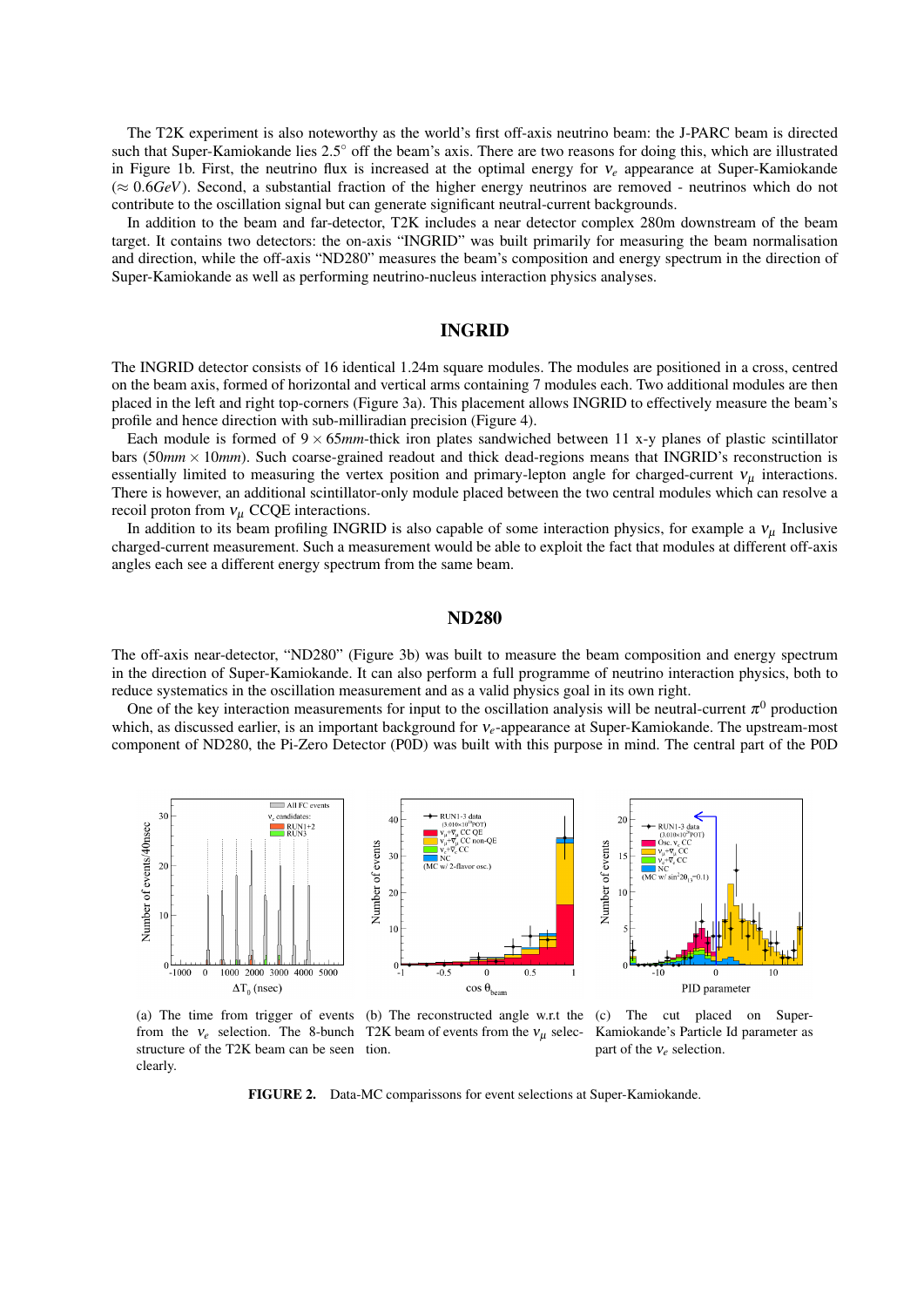

cross shape is centred on the beam's axis.

(a) Layout of the INGRID modules looking downstream. The (b) Exploded view of the ND280 off-axis near detector. The beam enters from the left side of the diagram.

FIGURE 3. Near Detectors



(a) The stability of the beam direction as determined in INGIRD, giving sub-milliradian precision.

(b) The beam profile fitted to data from the horizontal and vertical INGRID modules.

FIGURE 4. Determining the beam direction using INGRID

alternates water targets (for maximum applicability to Super-Kamiokande) with xy-modules of triangular plastic scintillator bars and brass foils to encourage photon conversion. Up and downstream of the central target region are calorimeter regions where the plastic scintillator modules are instead interleaved with lead sheets to further improve photon containment. The water targets can be drained and re-filled at will to provide an additional control of the water contribution to the interaction rate in the P0D.

The second interaction targets are the two Fine Grained Detectors (FGDs) which are built with square plastic scintillator bars. The upstream FGD1 is built solely from 15 xy-modules of scintillator bars and is the primary target region for most of ND280's physics analyses. Meanwhile in FGD2, 8 of those modules are replaced with non-drainable water targets such that the two FGDs have almost identical target masses. The 10 mm-square scintillator bars provide sufficient resolution to track secondary final-state particles while also having enough mass to ensure a good event rate.

Downstream of each of the P0D and two FGDs is a gas Time Projection Chamber (TPC) for high-resolution tracking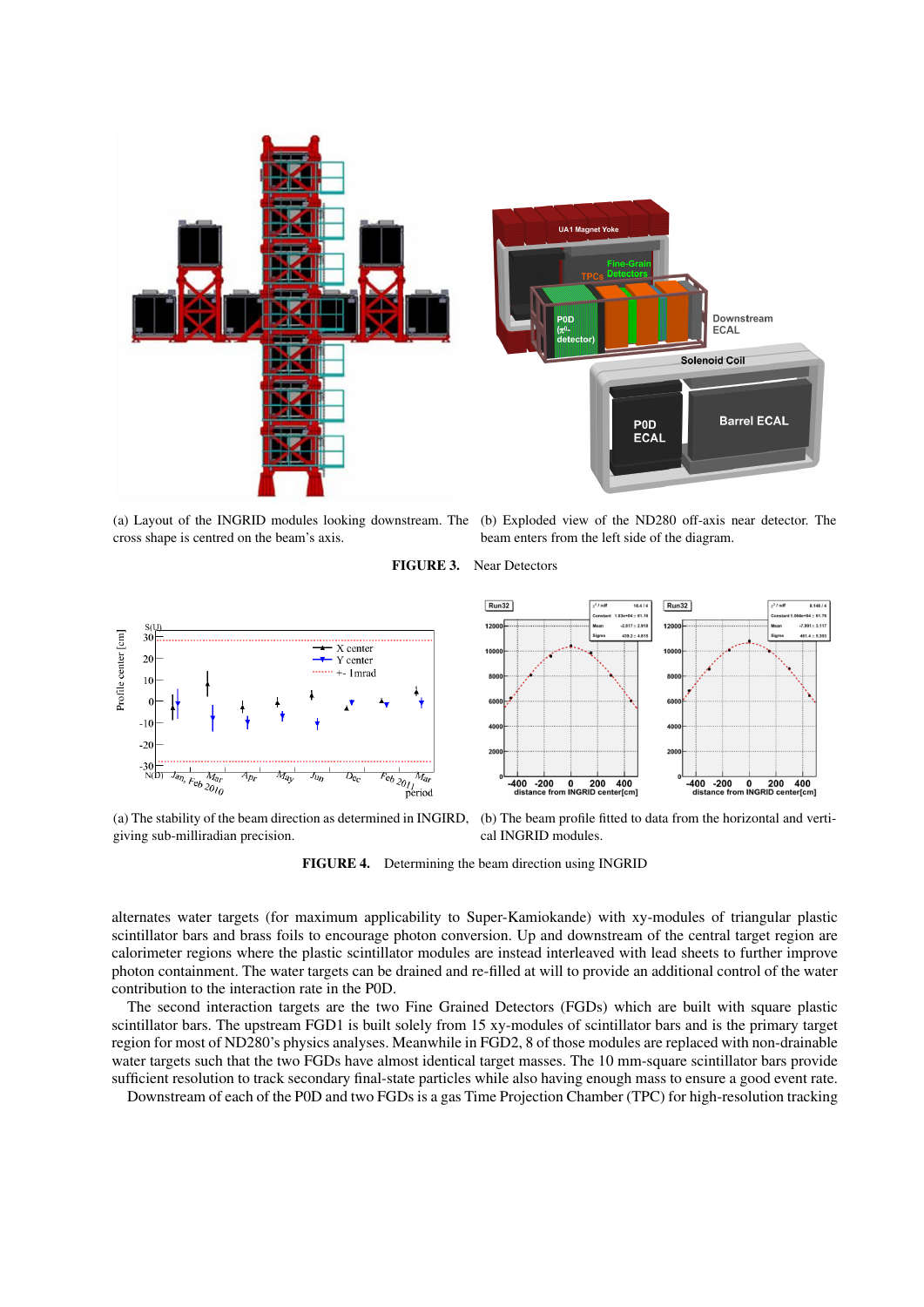



(a) The best-fit value,  $68\%$  and  $90\%$  CL regions for  $sin^2 2\theta_{13}$ shown as a function of the assumed value of  $\delta_{CP}$ , for a normal mass hierarchy.

(b) Best-fit point and 90% CL contours for  $sin^2 2\theta_{23}$  vs  $\Delta m^2_{23}$ compared to MINOS (black). Contours are shown for both the Genie (blue) and Neut (red) generators, with (solid) and without (dashed) systematic errors.

FIGURE 5. Oscillation results

of particles leaving the target detectors. It's sub-millimetre position resolution makes the TPC essential to analysis requiring charge and momentum determination from curvature, and particle identification from energy loss.

Together, the P0D, FGDs and TPCs are surrounded on all but the upstream-face by electromagnetic-calorimeters (ECals). The FGDs and TPCs are surrounded by the "Tracker ECals" which each alternate over 30 1.75 mm-thick lead sheets with layers of 40 mm  $\times$  10 mm plastic scintillator bars with 1.75 mm-thick lead sheets. These provide containment of escaping particles, additional particle identification and conversion of photons. The ECals surrounding the P0D are much smaller, containing only 6 scintillator layers with 4 mm-thick lead sheets, since they need only veto incoming backgrounds and detect photons escaping at high angle from the P0D.

All of these subsystems are then encased within the 0.2 T magnet, formerly used by the NOMAD and UA1 experiments. Gaps between the iron plates of the magnet yoke are instrumented with the Side Muon Ranging Detector (SMRD) - slabs of plastic scintillator which provide the detector's cosmic trigger, but can also contribute to the reconstruction of escaping muons.

This combination of subdetector systems provides an ideal environment for a broad range of neutrino interaction studies. The spatial resolution and particle identification capabilities of the FGDs and TPCs allow studies of multiple final-state topologies. In addition the ability to conduct studies on the multiple target materials present in the two near detectors (steel, lead, brass, carbon and water) will be a significant asset in helping to resolve the nuclear effects involved in neutrino-nucleus interactions.

## PHYSICS RESULTS AND POTENTIAL

T2K's  $v_e$ -appearance result, presented at ICHEP 2012 [4], corresponded to a beam exposure of  $3.01 \times 10^{20}$  protonson-target. The analysis selected 11 candidate  $v_e$  events it total, where if  $\theta_{13} = 0$  only 3.2 events would have been expected. This lead the analysis to exclude  $\theta_{13} = 0$  at 3.2 $\sigma$ , constituting the world's first evidence of  $v_e$  appearance in a  $v_\mu$  beam (see Figure 5a).

In the most recent  $v_\mu$ -disappearance result [5] 31 candidate  $v_\mu$  events were selected, where 103 would be expected in the case of no oscillations. The fitted result for  $sin^2 2\theta_{23}$  vs  $\Delta m_{23}^2$  is compatible though not yet competitive with MINOS as a result of only being completed on the smaller exposure of  $1.4\times10^{20}$  protons-on-target (an updated result should be expected soon). Figure 5b shows the resulting 90% CL contours for both of the neutrino generators used in T2K (GENIE and NEUT) indicating that neutrino interactions will become increasingly important in the near future.

In addition to oscillation results the ND280 near detector is beginning to produce analyses from its neutrino interactions programme. Elsewhere in these proceedings are reported the first flux-averaged  $v_\mu$  inclusive CC cross